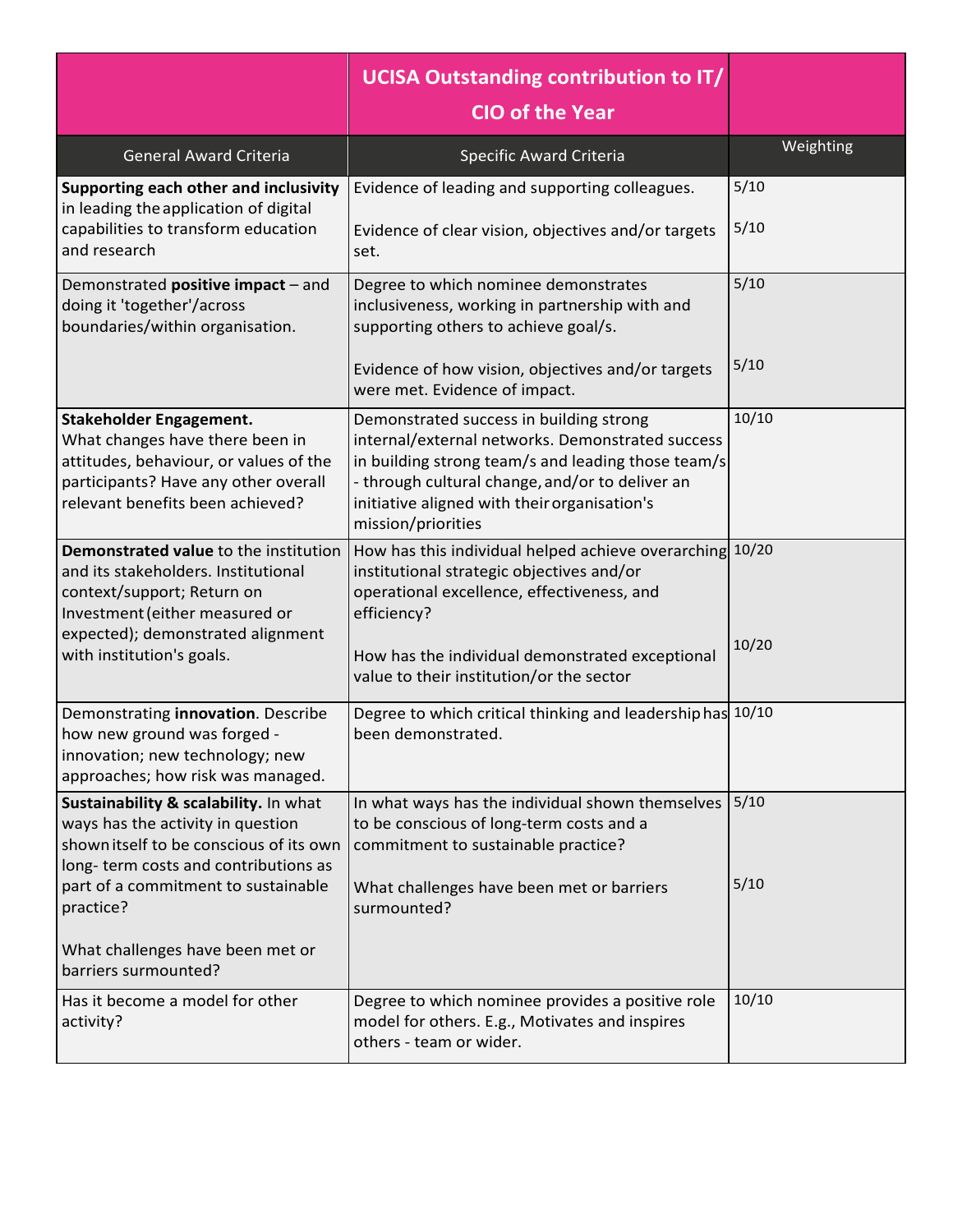|                                                                                                                                                                                                                                                                               | <b>UCISA Sustainable Digital Project or</b><br><b>Initiative</b>                                                                                                                                                              |              |
|-------------------------------------------------------------------------------------------------------------------------------------------------------------------------------------------------------------------------------------------------------------------------------|-------------------------------------------------------------------------------------------------------------------------------------------------------------------------------------------------------------------------------|--------------|
| <b>General Award Criteria</b>                                                                                                                                                                                                                                                 | <b>Specific Award Criteria</b>                                                                                                                                                                                                | Weighting    |
| Supporting each other and inclusivity<br>in leading the application of digital<br>capabilities to transform education<br>and research                                                                                                                                         | Evidence of working with and supporting<br>colleagues to achieve goals.<br>Evidence of clear objectives and/or targets set.                                                                                                   | 5/10<br>5/10 |
| Demonstrated positive impact - and<br>doing it 'together'/across<br>boundaries/within organisation.                                                                                                                                                                           | Evidence of working withcolleagues/across<br>boundaries.<br>How objectives and/or targets were met. Evidence<br>of impact                                                                                                     | 5/10<br>5/10 |
| <b>Stakeholder Engagement.</b><br>What changes have there been in<br>attitudes, behaviour, or values of the<br>participants? Have any other overall<br>relevant benefits been achieved?                                                                                       | How were stakeholders involved/informed?<br>Evidence of enduring positive impacts or changes<br>in attitudes, behaviours.                                                                                                     | 5/10<br>5/10 |
| Demonstrated value to the institution<br>and its stakeholders. Institutional<br>context/support; Return on<br>Investment (either measured or<br>expected); demonstrated alignment<br>with institution's goals.                                                                | How has this activity supported sustainability<br>within the institution? (e.g., through clearer,<br>smarter, simpler systems, tools processes etc?)                                                                          | 20/20        |
| Demonstrating innovation. Describe<br>how new ground was forged -<br>innovation; new technology; new<br>approaches; how risk was managed.                                                                                                                                     | Degree to which innovation has been<br>demonstrated                                                                                                                                                                           | 10/10        |
| Sustainability & scalability. In what<br>ways has the activity in question<br>shown itself to be conscious of its own<br>long-term costs and contributions as<br>part of a commitment to sustainable<br>practice?<br>What challenges have been met or<br>barriers surmounted? | In what ways has the activity shown itself to be<br>conscious of its own long-term costs and<br>contributions as part of a commitment to<br>sustainable practice?<br>What challenges have been met or barriers<br>surmounted? | 5/10<br>5/10 |
| Has it become a model for other<br>activity?                                                                                                                                                                                                                                  | Degree to which this has become a model for other 10/10<br>activity. Please provide evidence and details of<br>impact.                                                                                                        |              |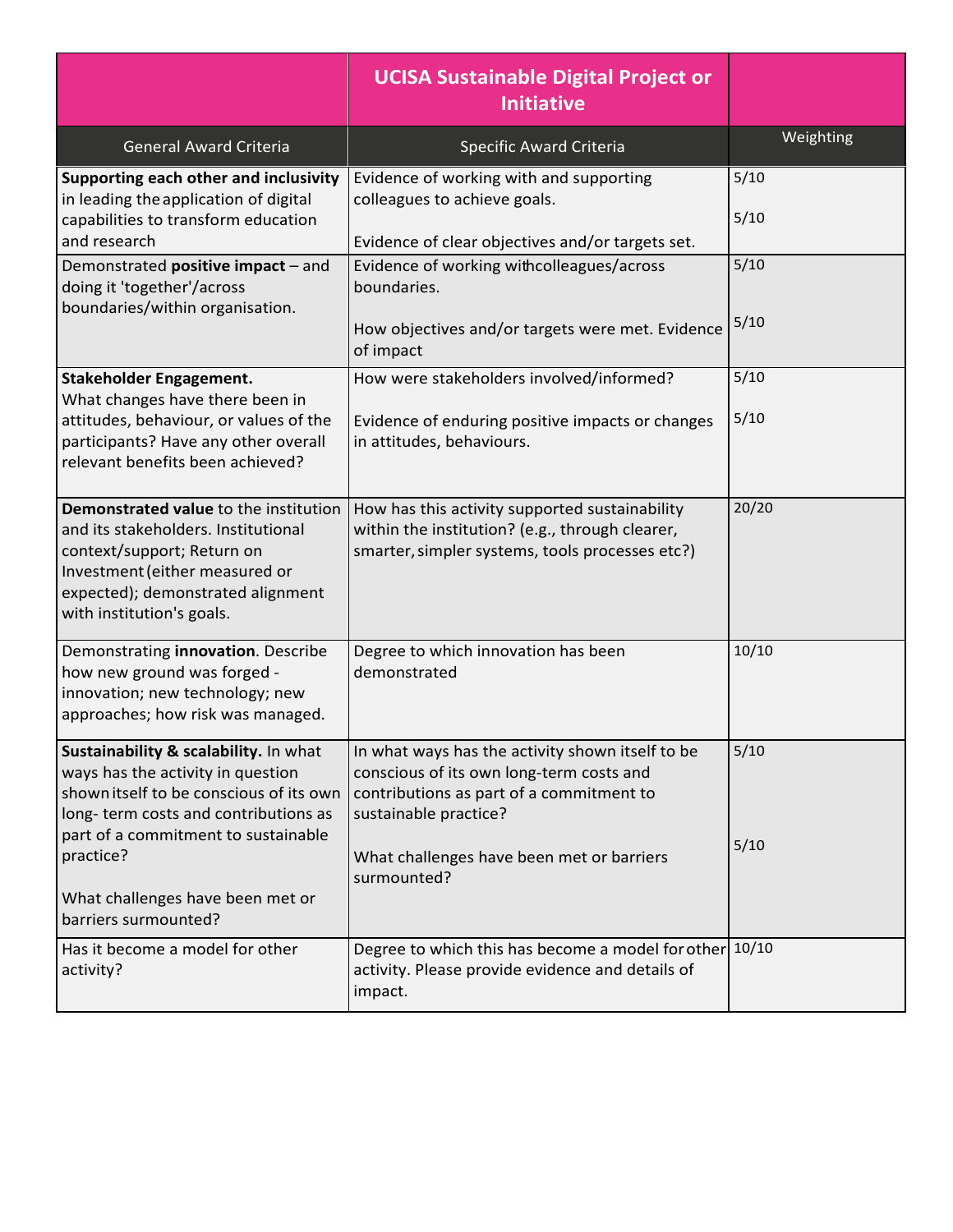|                                                                                                                                                                                                                | <b>UCISA Rising Star Award</b>                                                                                                                                        |              |
|----------------------------------------------------------------------------------------------------------------------------------------------------------------------------------------------------------------|-----------------------------------------------------------------------------------------------------------------------------------------------------------------------|--------------|
| <b>General Award Criteria</b>                                                                                                                                                                                  | <b>Specific Award Criteria</b>                                                                                                                                        | Weighting    |
| Supporting each other and inclusivity<br>in leading the application of digital<br>capabilities to transform education                                                                                          | Evidence of working with and supporting colleagues<br>to achieve goal/s.                                                                                              | 5/10<br>5/10 |
| and research                                                                                                                                                                                                   | Evidence of clear vision, objectives and/or targets<br>set.                                                                                                           |              |
| Demonstrated positive impact - and<br>doing it 'together'/across<br>boundaries/within organisation.                                                                                                            | Degree to which nominee demonstrates<br>inclusiveness, working in partnership with and<br>supporting others to achieve goal/s.                                        | 5/10         |
|                                                                                                                                                                                                                | Evidence of how vision, objectives and/or targets<br>were met. Evidence of impact.                                                                                    | 5/10         |
| <b>Stakeholder Engagement.</b><br>What changes have there been in<br>attitudes, behaviour, or values of the                                                                                                    | Evidence of good stakeholder management/ability<br>to build strong connections.                                                                                       | 5/10         |
| participants? Have any other overall<br>relevant benefits been achieved?                                                                                                                                       | Evidence of enduring positive impacts or changes<br>in attitudes, behaviours                                                                                          | 5/10         |
| Demonstrated value to the institution<br>and its stakeholders. Institutional<br>context/support; Return on<br>Investment (either measured or<br>expected); demonstrated alignment<br>with institution's goals. | How has this individual provided value to their<br>institution?                                                                                                       | 10/10        |
| Demonstrating innovation. Describe<br>how new ground was forged -<br>innovation; new technology; new<br>approaches; how risk was managed.                                                                      | Degree to which innovation has been demonstrated                                                                                                                      | 10/10        |
| Sustainability & scalability. In what<br>ways has the activity in question<br>shown itself to be conscious of its own<br>long-term costs and contributions as<br>part of a commitment to sustainable           | In what ways has the individual shown themselves to<br>be conscious of long-term costs and their<br>contributions as part of a commitment to sustainable<br>practice? | 5/10         |
| practice?<br>What challenges have been met or<br>barriers surmounted?                                                                                                                                          | What challenges have been met or barriers<br>surmounted?                                                                                                              | 5/10         |
| Has it become a model for other<br>activity?                                                                                                                                                                   | Degree to which nominee provides a positive role<br>model for others. E.g., Motivates and inspires others -<br>team or wider.                                         | 10/10        |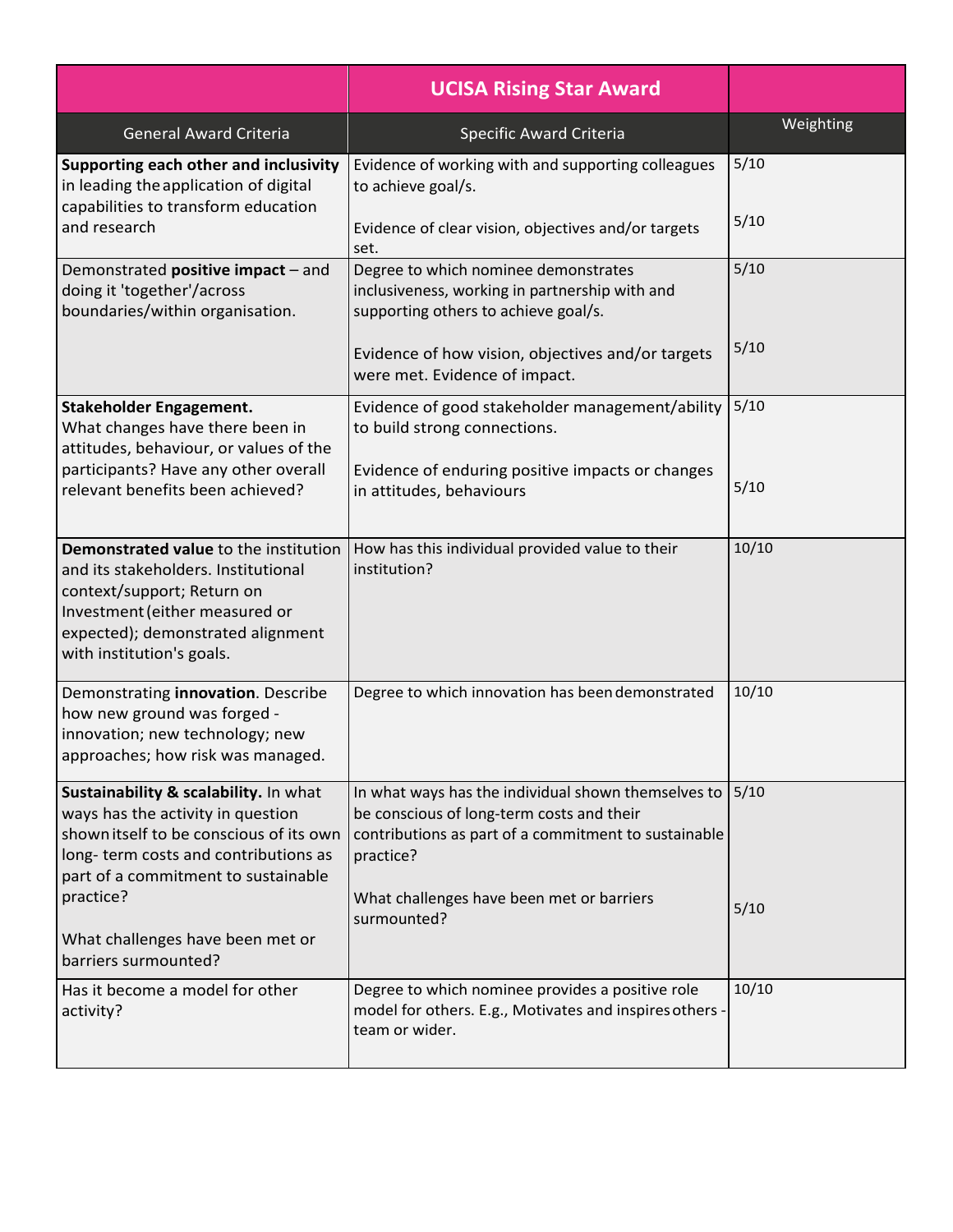|                                                                                                                                                                                                                                                                               | <b>UCISA Supporting Excellence in</b><br><b>Learning, Teaching</b><br>and Research                                                                                                                                                                                                                                                  |              |
|-------------------------------------------------------------------------------------------------------------------------------------------------------------------------------------------------------------------------------------------------------------------------------|-------------------------------------------------------------------------------------------------------------------------------------------------------------------------------------------------------------------------------------------------------------------------------------------------------------------------------------|--------------|
| <b>General Award Criteria</b>                                                                                                                                                                                                                                                 | <b>Specific Award Criteria</b>                                                                                                                                                                                                                                                                                                      | Weighting    |
| Supporting each other and inclusivity<br>in leading the application of digital<br>capabilities to transform education<br>and research                                                                                                                                         | Evidence of working with and supporting<br>colleagues to achieve goal/s.                                                                                                                                                                                                                                                            | 5/10<br>5/10 |
| Demonstrated positive impact - and<br>doing it 'together'/across                                                                                                                                                                                                              | Evidence of clear objectives and/or targets set.<br>Evidence of working with academics, professional<br>staff, and researchers to achieve goal/s.                                                                                                                                                                                   | 5/10         |
| boundaries/within organisation.                                                                                                                                                                                                                                               | How objectives and/or targets were met. Evidence<br>of impact.                                                                                                                                                                                                                                                                      | 5/10         |
| <b>Stakeholder Engagement.</b><br>What changes have there been in                                                                                                                                                                                                             | How were stakeholders involved/informed?                                                                                                                                                                                                                                                                                            | 5/10         |
| attitudes, behaviour, or values of the<br>participants? Have any other overall<br>relevant benefits been achieved?                                                                                                                                                            | Evidence of enduring positive impacts or changes<br>in attitudes, behaviours.                                                                                                                                                                                                                                                       | 5/10         |
| <b>Demonstrated value to the institution</b><br>and its stakeholders. Institutional<br>context/support; Return on<br>Investment (either measured or<br>expected); demonstrated alignment<br>with institution's goals.                                                         | How has this activity supported access (inclusion),<br>progression and new ways of teaching?<br>And/or<br>How has this activity helped prepare students to<br>succeed in life beyond/after study?<br>And/or<br>How has this activity - supported researchers? (e.g.,<br>clearer, smarter, simpler systems, tools, processes<br>etc? | 20/20        |
| Demonstrating innovation. Describe<br>how new ground was forged -<br>innovation; new technology; new<br>approaches; how risk was managed.                                                                                                                                     | Degree to which innovation has been<br>demonstrated                                                                                                                                                                                                                                                                                 | 10/10        |
| Sustainability & scalability. In what<br>ways has the activity in question<br>shown itself to be conscious of its own<br>long-term costs and contributions as<br>part of a commitment to sustainable<br>practice?<br>What challenges have been met or<br>barriers surmounted? | In what ways has the activity shown itself to be<br>conscious of its own long-term costs and<br>contributions as part of a commitment to<br>sustainable practice?<br>What challenges have been met or barriers<br>surmounted?                                                                                                       | 5/10<br>5/10 |
| Has it become a model for other<br>activity?                                                                                                                                                                                                                                  | Degree to which this has become a model for other<br>activity. Please provide evidence and details of<br>impact.                                                                                                                                                                                                                    | 10/10        |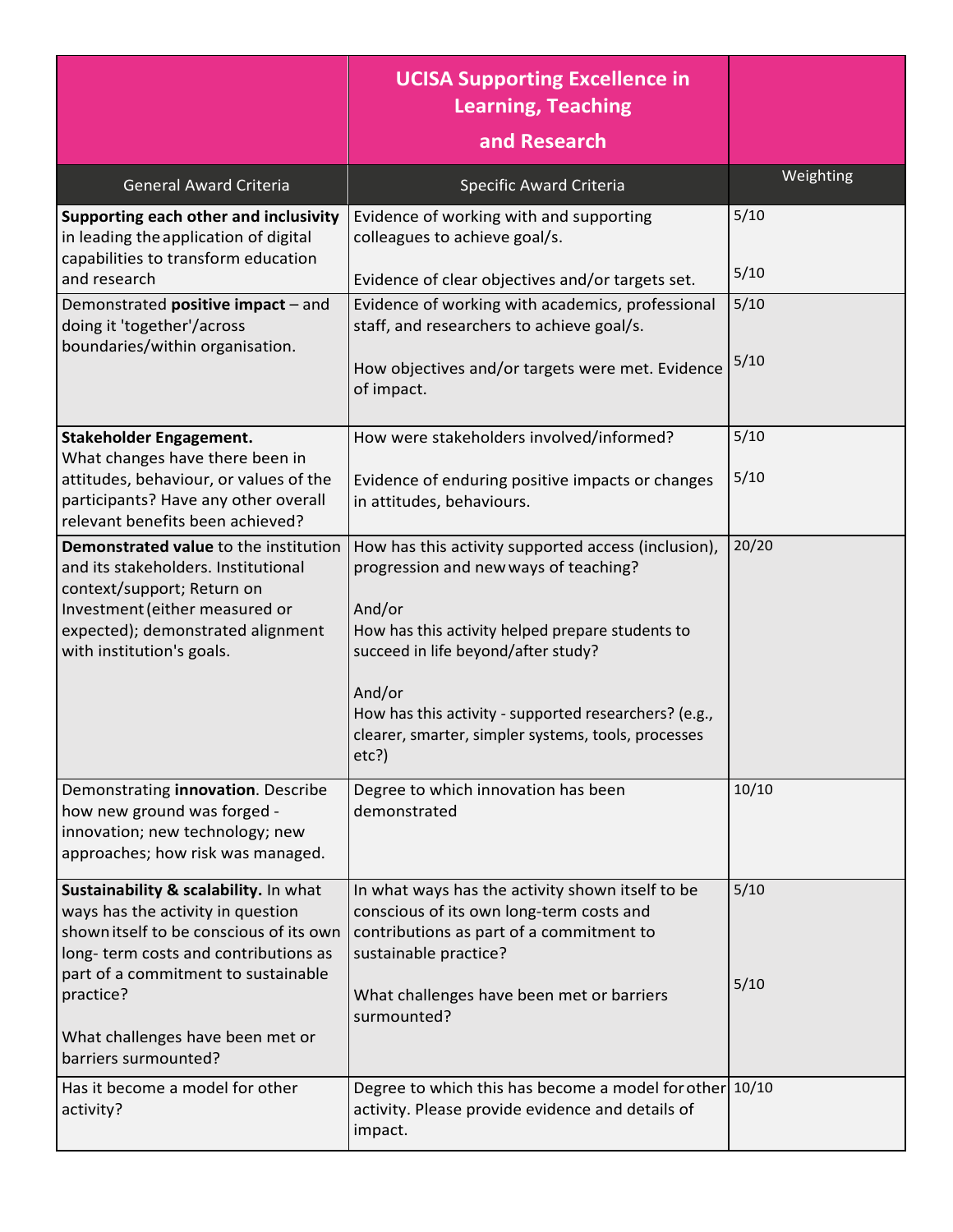|                                                                                                                                                                                                                   | <b>UCISA Transformation Award</b>                                                                                                                                                                                             |              |
|-------------------------------------------------------------------------------------------------------------------------------------------------------------------------------------------------------------------|-------------------------------------------------------------------------------------------------------------------------------------------------------------------------------------------------------------------------------|--------------|
| <b>General Award Criteria</b>                                                                                                                                                                                     | Specific Award Criteria                                                                                                                                                                                                       | Weighting    |
| Supporting each other and inclusivity<br>in leading the application of digital<br>capabilities to transform education                                                                                             | Evidence of working with and supporting<br>colleagues to achieve goal/s.                                                                                                                                                      | 5/10<br>5/10 |
| and research                                                                                                                                                                                                      | Evidence of clear objectives and/or targets set.                                                                                                                                                                              |              |
| Demonstrated positive impact - and<br>doing it 'together'/across<br>boundaries/within organisation.                                                                                                               | Evidence of working with colleagues/across<br>boundaries.                                                                                                                                                                     | 5/10         |
|                                                                                                                                                                                                                   | How objectives and/or targets were met.<br>Evidence of impact                                                                                                                                                                 | 5/10         |
| <b>Stakeholder Engagement.</b><br>What changes have there been in                                                                                                                                                 | How were stakeholders involved/informed?                                                                                                                                                                                      | 5/10         |
| attitudes, behaviour, or values of the<br>participants? Have any other overall<br>relevant benefits been achieved?                                                                                                | Evidence of enduring positive impacts or<br>changes in attitudes, behaviours.                                                                                                                                                 | 5/10         |
| Demonstrated value to the institution<br>and its stakeholders. Institutional<br>context/support; Return on<br>Investment (either measured or<br>expected); demonstrated alignment<br>with institution's goals.    | Evidence of how this activity has provided value<br>to the institution and helped meet the<br>institution's strategic vision, mission, or<br>priorities?                                                                      | 20/20        |
| Demonstrating innovation. Describe<br>how new ground was forged -<br>innovation; new technology; new<br>approaches; how risk was managed.                                                                         | Degree to which innovation has been<br>demonstrated                                                                                                                                                                           | 10/10        |
| Sustainability & scalability. In what<br>ways has the activity in question<br>shown itself to be conscious of its own<br>long-term costs and contributions as<br>part of a commitment to sustainable<br>practice? | In what ways has the activity shown itself to be<br>conscious of its own long-term costs and<br>contributions as part of a commitment to<br>sustainable practice?<br>What challenges have been met or barriers<br>surmounted? | 5/10<br>5/10 |
| What challenges have been met or<br>barriers surmounted?                                                                                                                                                          |                                                                                                                                                                                                                               |              |
| Has it become a model for other<br>activity?                                                                                                                                                                      | Degree to which this has become a model for<br>other activity. Please provide evidence and<br>details of impact.                                                                                                              | 10/10        |